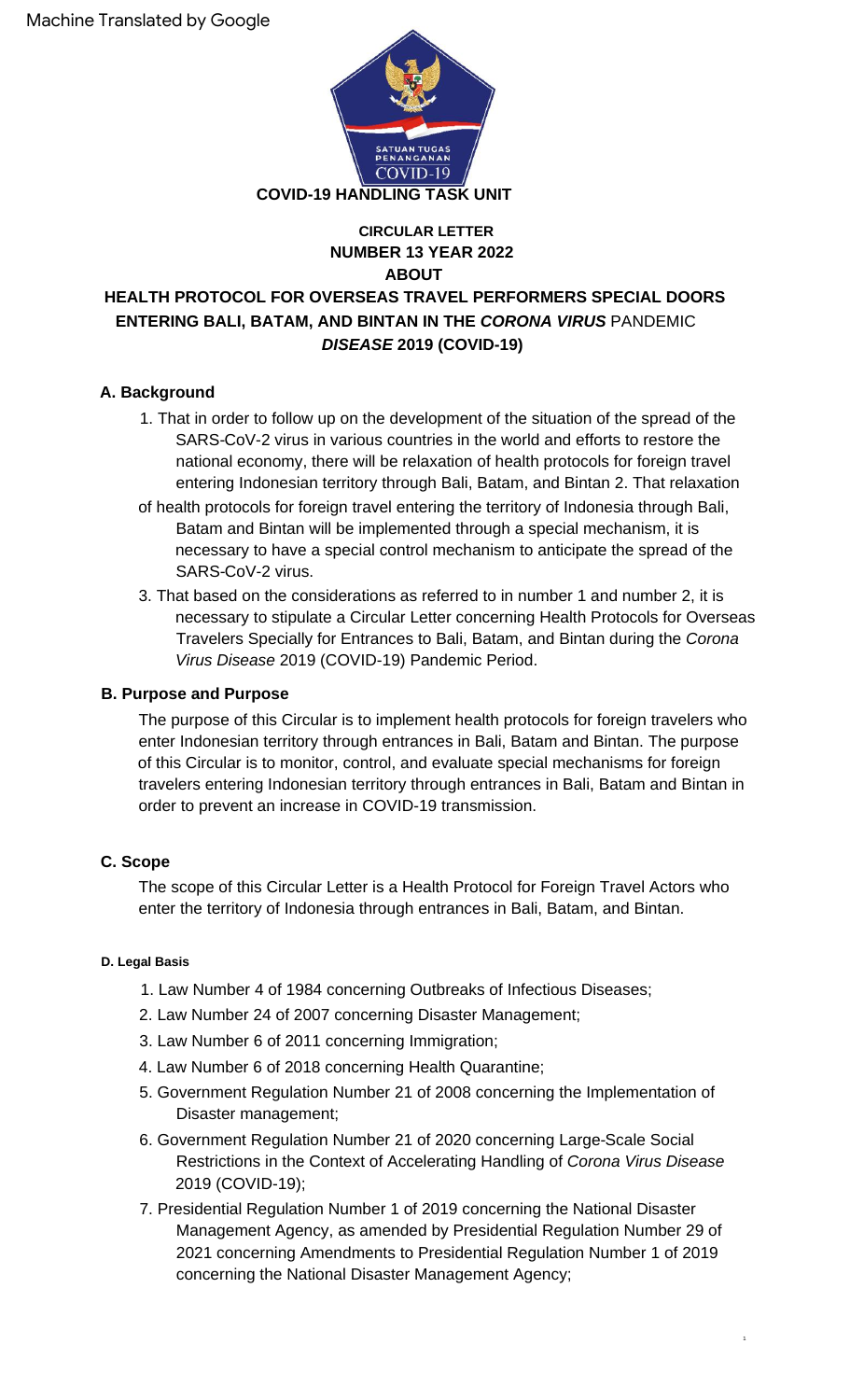- 8. Presidential Regulation Number 82 of 2020 concerning the Committee for Handling Corona Virus Disease 2019 (COVID-19) and National Economic Recovery, as amended by Presidential Regulation Number 108 of 2020 concerning Amendments to Presidential Regulation Number 82 of 2020 concerning Committee for Handling Corona Virus Disease 2019 (COVID-19) and National Economic Recovery;
- 9. Decree of the President of the Republic of Indonesia Number 11 of 2020 concerning the Establishment of a Public Health Emergency of Corona Virus Disease 2019 (COVID-19);
- 10. Decree of the President of the Republic of Indonesia Number 12 of 2020 concerning the Determination of Non-Natural Disasters Spreading Corona Virus Disease 2019 (COVID-19) as National Disasters;
- 11. Decree of the President of the Republic of Indonesia Number 24 of 2021 concerning Determination of the Factual Status of the Corona Virus Disease 2019 (COVID-19) Pandemic in Indonesia;
- 12. Regulation of the Minister of Law and Human Rights Number 34 of 2021 concerning the Granting of Immigration Visas and Residence Permits in the Period of Handling the Spread of Corona Virus Disease 2019 and National Economic Recovery; and
- 13. Resolutions of the Limited Cabinet Meeting on March 7, 2022.

#### **E. Understanding**

- 1. Foreign Travel Actors, hereinafter abbreviated as PPLN are Indonesian citizens/WNA who have traveled from abroad in the last 14 days.
- 2. A special foreign traveler for Bali Entrance, hereinafter abbreviated as Bali Special PPLN, is a person who travels from abroad in the last 14 days and enters the territory of Indonesia through the international arrival gate located in Bali.
- 3. Overseas Travelers Special for Batam and Bintan Entrances, hereinafter abbreviated as PPLN Special for Batam and Bintan, is a person who travels from abroad in the last 14 days and enters Indonesian territory through the international arrival gate located in Batam or Bintan.
- 4. Reverse-Transcriptase Polymerase Chain Reaction , hereinafter referred to as RT-PCR, is a type of diagnostic test that detects viral genetic material originating from certain samples, such as the nasopharyngeal/oropharyngeal swab test, using reversetranscriptase enzymes and polymerase chain reactions.
- 5. Rapid antigen test is a method of direct detection of protein or viral antigen by lateral flow immunoassay whose samples are derived from nasopharyngeal swab tests or other respiratory and oral secretion fluids.
- Isolation is an effort to temporarily separate someone who is sick and requires COVID-19 treatment or someone who has confirmed COVID-19 based on diagnostic results, from healthy people with the aim of reducing the risk of transmission. 6.
- 7. Health insurance is proof of ownership of health insurance to the insured to replace any costs for handling COVID-19 which includes costs for treatment, surgery, and medicines.
- Vaccine certificate is a physical or digital document as proof that a series of vaccinations has been received. 8.
- 9. A confirmed positive case of COVID-19 without symptoms is someone who is confirmed positive for COVID-19 and has no clinical symptoms.
- 10. A positive confirmed case of COVID-19 with mild symptoms is someone who is confirmed positive for COVID-19 with symptoms such as fever, cough,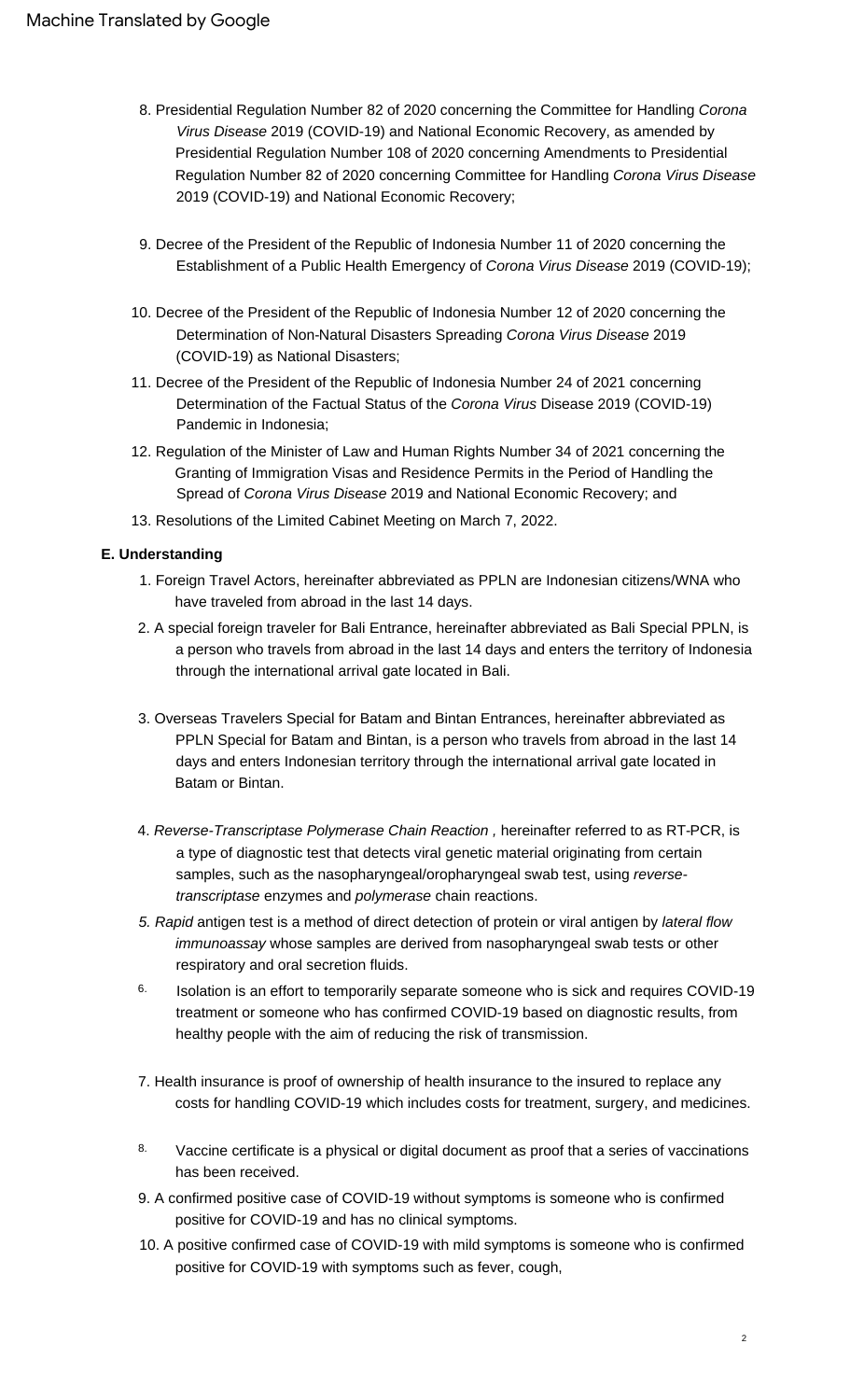fatigue, anorexia, shortness of breath, myalgia and other unspecified symptoms, without evidence of viral pneumonia or without hypoxia.

- 11. A positive confirmed case of COVID-19 with moderate symptoms is someone who is confirmed positive for COVID-19 with clinical signs of pneumonia such as fever, cough, shortness of breath, and rapid breathing without signs of severe pneumonia such as oxygen saturation below 93% in room air.
- 12. A positive confirmed case of COVID-19 with severe symptoms is a person who is confirmed positive for COVID-19 with clinical signs of pneumonia such as fever, cough, shortness of breath, and rapid breathing, accompanied by one of the symptoms, namely respiratory rate above 30 times per minute, distress heavy breathing, or oxygen saturation below 93% of room air.
- 13. Medical evacuation is an act of mobilization with medical emergency standards for people who are confirmed positive for COVID-19 based on RT-PCR examinations from an area to a treatment referral hospital.

## **F. Protocol**

- 1. Special PPLN Bali can enter the Bali area through the entry point as a following:
	- a. I Gusti Ngurah Rai International Airport in Denpasar, Bali; or
	- b. Tanjung Benoa Harbor, Bali
- 2. Special PPLN Batam and Bintan can enter the Batam area via entry points as follows:
	- a. Hang Nadim International Airport in Batam, Riau Islands; or
	- b. Batam Port, Riau Islands.
- 3. PPLN Khusus Batam and Bintan can enter the Bintan area through entry points as follows:
	- a. Raja Haji Fisabilillah Airport in Tanjung Pinang, Riau Islands;
	- b. Bintan Port, Riau Islands; or
	- c. Tanjung Pinang Port, Riau Islands.
- 4. Upon arrival at the entry point, PPLN Special Bali, Batam, and Bintan,
	- must comply with the following conditions/requirements:
	- a. Comply with the provisions of the health protocol set by Government;
	- b. Have downloaded the PeduliLindung application and filled out the e-HAC Indonesia;
	- c. Show the card/certificate (physical or digital) has received the second dose of COVID-19 vaccine at least 14 (fourteen) days before departure written in English other than the language of the country/region of origin of arrival, and verified on the website of the Ministry of Health of the Republic of Indonesia or e -HAC International Indonesia;
	- d. Show negative results through the RT-PCR test in the country/region of origin whose samples are taken within a maximum period of 2 x 24 hours before departure and are attached at the time of the health examination or Indonesian International e-HAC;
	- e. For Special PPLNs for Bali, Batam, and Bintan, with the exception of PPLNs who are domiciled in Bali, Batam, and Bintan, they are required to show proof of confirmation of booking and payment for tour packages or accommodation accommodation, with the following conditions:
		- i. Proof of confirmation of booking and payment of tour packages or accommodation accommodation for a minimum of 4 (four) days in Bali for Bali Special PPLN; or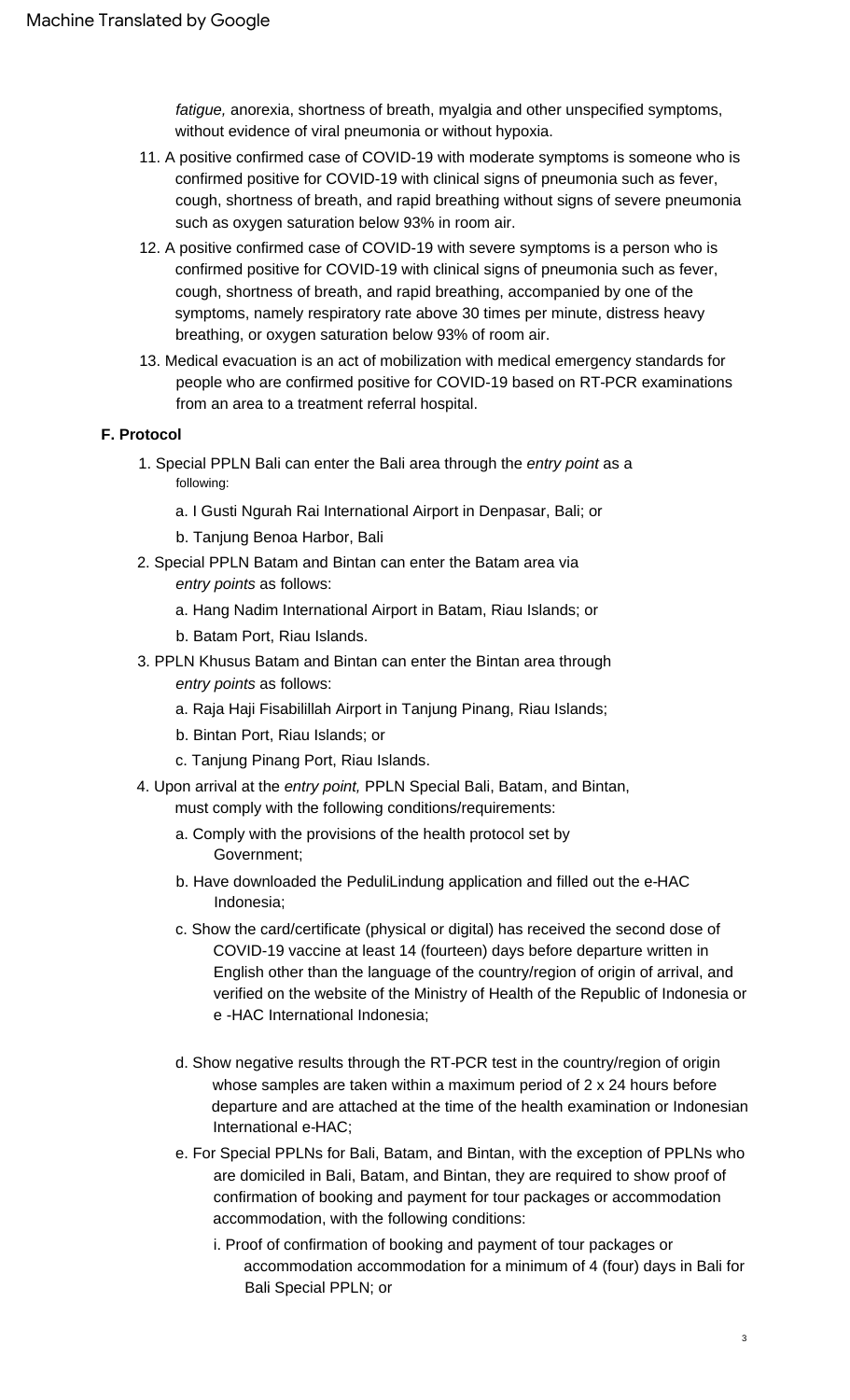- ii. Proof of confirmation of booking and payment of tour packages in Batam and Bintan for Batam and Bintan Special PPLN.
- f. For Special PPLN Bali, Batam, and Bintan who are people domiciled in Bali, Batam, and Bintan are required to show proof of identity card or Identity Card (KTP) domiciled in Bali, Batam, and Bintan;
- g. For Special PPLN Bali, Batam, and Bintan with foreigner status, it is mandatory meet the following requirements:
	- i. Show a visit visa or other appropriate entry permit provisions of legislation; and
	- ii. Show proof of ownership of health insurance which includes financing for handling COVID-19 and medical evacuation to a referral hospital with a minimum coverage value equivalent to SGD 20,000 or as determined by the organizer or manager.
- h. Undergo body temperature checks and RT-PCR examinations when arrival at the PPLN entry point;
- i. After RT-PCR sampling upon arrival, the Bali, Batam, and Bintan Special PPLNs continued with:
	- i. inspection of immigration documents and customs documents;
	- ii. baggage collection and baggage disinfection;
	- ii. pick-up and drop-off directly to the hotel, lodging accommodation, or place of residence;
	- iv. waiting for the results of the RT-PCR examination in hotel rooms, rooms at lodging accommodations, or places of residence; and
	- v. It is not allowed to leave the hotel room or accommodation room before the RT-PCR test results show a negative result.
- j. Especially for PPLN who are residents of Bali, Batam, and Bintan and will wait for the results of the RT-PCR examination at their residence and are not allowed to interact with other people before the results of the RT-PCR examination show negative results;
- k. In the event that the results of the RT-PCR examination upon arrival at the PPLN entry point as referred to in letter h show negative results, then the Special PPLN for Bali, Batam, and Bintan can continue to carry out activities according to tour packages or travel plans that have been determined by implementing health protocols. strictly and it is recommended to carry out independent monitoring of COVID-19 symptoms for 14 days;
- l. In the event that the results of the RT-PCR examination upon arrival at the entry point for the arrival of foreign travel as referred to in letter h show a positive result, then it will be followed up with the following provisions:
	- i. if there are no symptoms or experiencing mild symptoms, isolation or treatment is carried out in isolation hotels or centralized isolation facilities set by the government; or
	- ii. if accompanied by moderate or severe symptoms, and/or with uncontrolled comorbidities, isolation or treatment is carried out at a COVID-19 referral hospital;
	- iii. carry out medical evacuation to the referral hospital in accordance with the procedures established by the destination referral hospital; and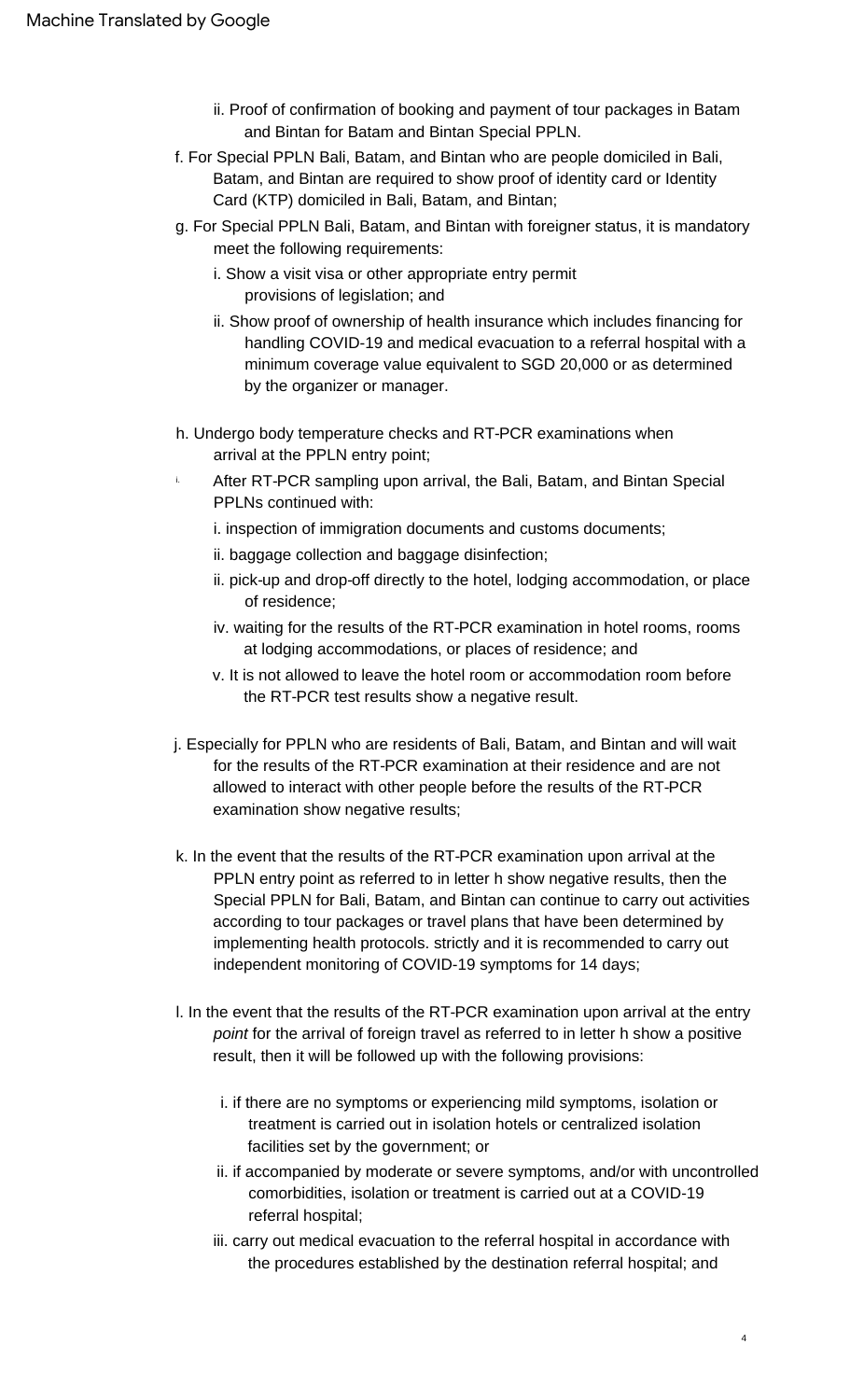- iv. Isolation/treatment costs for foreigners are borne independently, while for Indonesian citizens it is borne by the government.
- 5. Provisions regarding PPLN entry points as referred to in number 1, number 2 and number 3, as well as requirements for vaccination and RT-PCR examination as referred to in number 4 will follow and adjust the Circular of the Task Force for Handling COVID-19 concerning Health Protocols for Overseas Travel during the Pandemic Period of Corona Virus Disease 2019 (COVID-19) and/or the Decree of the Head of the Task Force for Handling COVID-19 concerning Quarantine Places and RT-PCR Obligations for Indonesian Citizens Performing Overseas Travels.
- 6. Special PPLNs for Bali, Batam, and Bintan are required to carry out RT-PCR examinations on the 3rd day after arrival in Bali, Batam, and Bintan, then are allowed to continue activities by implementing strict health protocols after showing negative results.
- 7. Special PPLNs for Bali, Batam, and Bintan, may leave the Bali, Batam, and Bintan areas by following the following terms/conditions:
	- a. for the Bali Special PPLN can leave the Bali area after getting a negative RT-PCR result as referred to in number 6 and has been in Bali for a minimum of 4 (four) days;
	- b. for Batam and Bintan Special PPLN can leave the Batam and Bintan area after getting a negative RT-PCR result as referred to in number 6;
	- c. comply with health protocols and requirements of foreign travelers country in the country/region of destination; and/or
	- d. comply with health protocols and domestic travel requirements in destination area/region.
- 8. The implementation of international-scale official activities in Bali, Batam, and Bintan continues to implement a bubble system with health protocols that adapt or follow the provisions in the Circular of the Task Force for Handling COVID-19 concerning Bubble System Health Protocols in the G20 Meeting Series of Activities in Indonesia during a Pandemic Period Corona Virus Disease 2019 (COVID-19) that applies and/or obtains official approval from the Ministry/Agency in charge of these activities.
- 9. Strict health protocol as referred to in number 4 and number 6 must meet the following terms and conditions:
	- a. Using a 3-ply cloth mask or medical mask that covers nose, mouth and chin;
	- b. Change the mask periodically every four hours, and throw away waste masks in the space provided;
	- c. Washing hands regularly using water and soap or hand sanitizer, especially after touching objects touched by other people;
	- crowd; d. Keep a minimum distance of 1.5 meters with others and avoid
	- e. It is not permitted to speak one way or two ways by telephone or in person throughout the trip using public transportation modes of land, rail, sea, river, lake, ferry, and air; and
	- f. It is not allowed to eat and drink during the flight journey for a trip that is less than 2 hours, except for individuals who are required to take medicine for the purpose of treatment.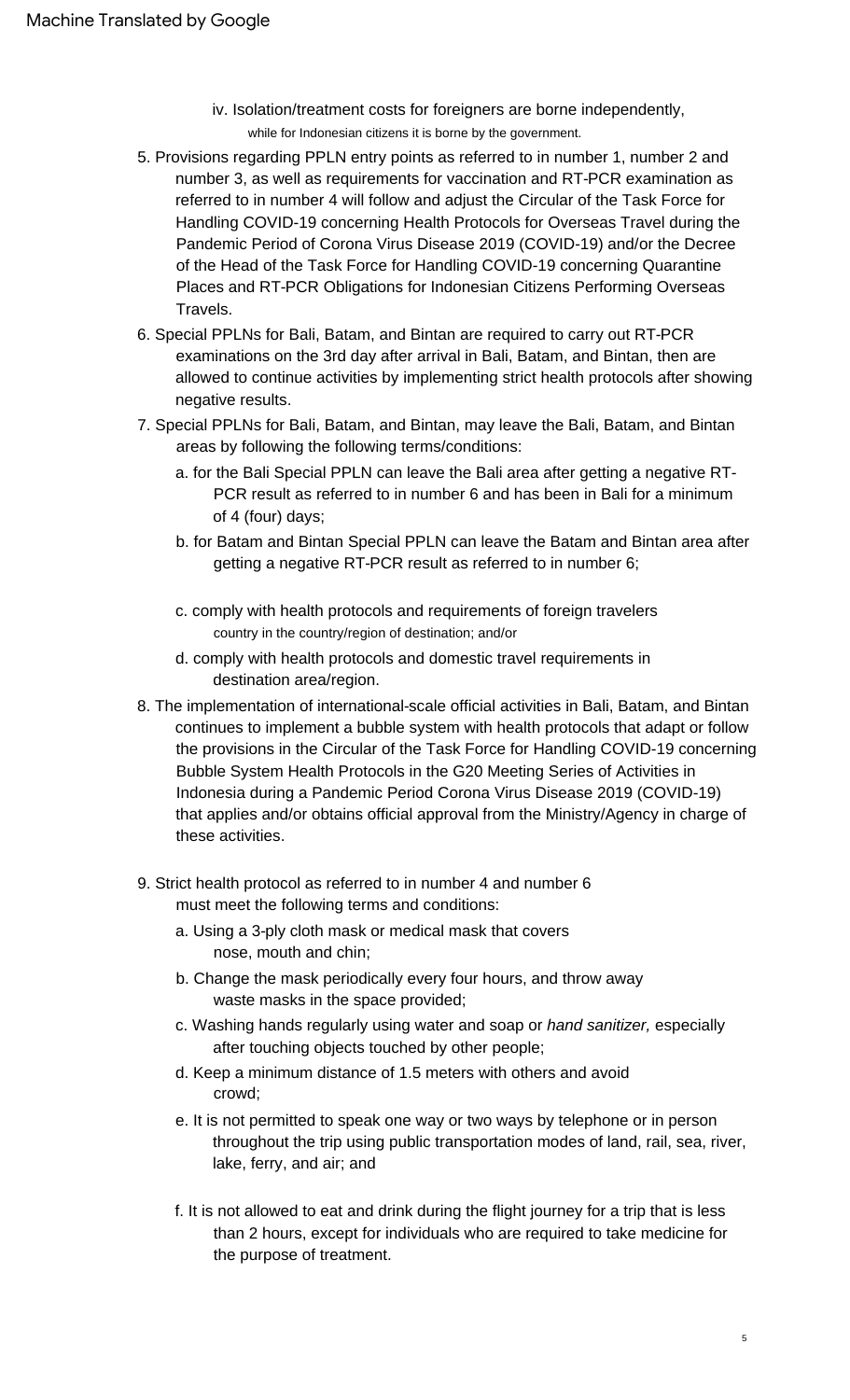if not done can endanger the safety and health of the person.

10. Accommodation accommodation including hotels used by PPLN Special Bali, Batam, and Bintan, except for PPLN who are people who are domiciled in Bali, Batam, and Bintan, must obtain recommendations from the Task Force for Handling COVID-19 and the Ministry of Tourism and Creative Economy, based on a proposal from the Regional COVID 19 Handling Task Force that has met the terms and conditions of the Indonesian Hotel and Restaurant Association for cleanliness, health, safety, and environmental sustainability -

(CHSE) and the Ministry in charge of health affairs for the Bali, Batam, and Bintan regions or the Provincial Office in charge of health affairs in the regions related to the certification of the COVID-19 health protocol.

- 11. Every PPLN Special for Bali, Batam, and Bintan is required to use the PeduliLindung application as a condition for traveling abroad to enter Indonesian territory.
- 12. Every transportation mode operator at the PPLN entry point is required using the PeduliLindung application.
- 13. The KKP at the entry point for overseas travel facilitates the Special PPLN for Bali, Batam, and Bintan who require emergency medical services upon arrival in Indonesia in accordance with the provisions of the legislation.
- 14. Ministries/Institutions/Local Governments that carry out functions related to the Special PPLN for Bali, Batam, and Bintan follow up this Circular Letter by issuing legal instruments that are in harmony and do not conflict with reference to this Circular Letter and the provisions of laws and regulations.
- 15. The legal instruments as referred to in number 14 are part of inseparable from this Circular Letter.

## **G. Monitoring, Control, and Evaluation**

- 1. The Regional COVID-19 Handling Task Forces in Bali, Batam, and Bintan, assisted by the authorities for public transportation, will jointly control people's travel and safe public transportation for COVID-19 by establishing an Integrated Security Post;
- 2. The authorities, managers and operators of public transportation assign supervision during the implementation of public transportation operations;
- 3. Ministries/Institutions, TNI, POLRI and Local Governments in Bali, Batam, and Bintan have the right to stop and/or prohibit people's travel on the basis of this Circular which is in harmony and does not conflict with the provisions of laws and regulations;
- 4. Ministries/Institutions, TNI, POLRI assisted by the Task Force for Handling COVID-19 Airports and Seaports cq KKP International Airports and Seaports carry out routine supervision to ensure compliance with the implementation of health protocols and self-quarantine through telephone facilities, video calls and field checks during during this COVID-19 pandemic; and
- 5. Authorized agencies (Ministries/Agencies, TNI, POLRI, and Local Governments) carry out disciplining of COVID-19 health protocols and law enforcement in accordance with statutory regulations.